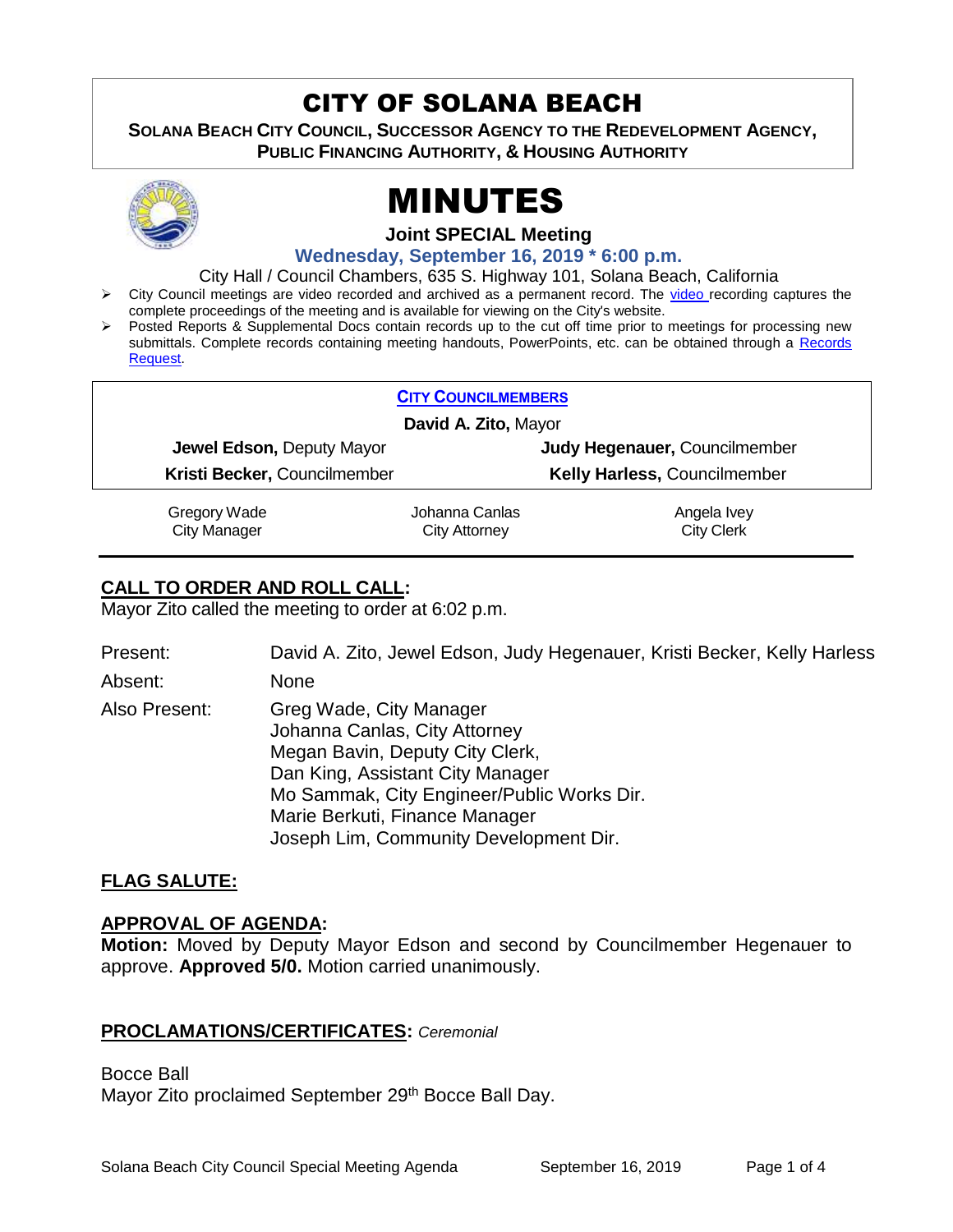## **ORAL COMMUNICATIONS: None**

This portion of the agenda provides an opportunity for members of the public to address the City Council on items relating to City business and not appearing on today's agenda by submitting a speaker slip (located on the back table) to the City Clerk. Comments relating to items on this evening's agenda are taken at the time the items are heard. Pursuant to the Brown Act, no action shall be taken by the City Council on public comment items. Council may refer items to the City Manager for placement on a future agenda. The maximum time allotted for each presentation is THREE MINUTES (SBMC 2.04.190). Please be aware of the timer light on the Council Dais.

## **COUNCIL COMMUNITY ANNOUNCEMENTS / COMMENTARY:**

*An opportunity for City Council to make brief announcements or report on their activities. These items are not agendized for official City business with no action or substantive discussion.* 

## **A. CONSENT CALENDAR:** (Action Items) (A.1.)

Items listed on the Consent Calendar are to be acted in a single action of the City Council unless pulled for discussion. Any member of the public may address the City Council on an item of concern by submitting to the City Clerk a speaker slip (located on the back table) before the Consent Calendar is addressed. Those items removed from the Consent Calendar by a member of the Council will be trailed to the end of the agenda, while Consent Calendar items removed by the public will be discussed immediately after approval of the Consent Calendar.

## **A.1. Minutes of the City Council.**

Recommendation: That the City Council

1. Approve the Minutes of the City Council Meetings held April 24, 2019 and May 8, 2019.

Approved Minutes [http://www.ci.solana-beach.ca.us/index.asp?SEC=F0F1200D-21C6-4A88-8AE1-0BC07C1A81A7&Type=B\\_BASIC](http://www.ci.solana-beach.ca.us/index.asp?SEC=F0F1200D-21C6-4A88-8AE1-0BC07C1A81A7&Type=B_BASIC) **Motion:** Moved by Deputy Mayor Edson and second by Councilmember Harless to approve. **Approved 5/0.** Motion carried unanimously.

## **C. STAFF REPORTS**: (C.1.)

*Submit speaker slips to the City Clerk.*

### **C.1. Solana Energy Alliance (SEA) Activities and Operations Annual Report.** (File 1010-40)

Recommendation: That the City Council

- 1. Initiate negotiations with the cities of Carlsbad and Del Mar and other potential partners to prepare a Community Choice Aggregation Joint Powers Agreement.
- 2. Return to the City Council for the necessary and timely approvals needed to establish and convene a Community Choice Aggregation Joint Powers Authority Board of Directors in time to approve and submit a revised Community Choice Aggregation Implementation Plan to the California Public Utilities Commission by December 31, 2019 in order to launch a Community Choice Aggregation JPA in 2021.
- 3. Consider restructuring SEA to align goals with the future CCA JPA (50% RPS and 2% generation rate reduction).

[Item C.1. Report \(click here\)](https://solanabeach.govoffice3.com/vertical/Sites/%7B840804C2-F869-4904-9AE3-720581350CE7%7D/uploads/Item_C.1._(click_here)_-_O.pdf)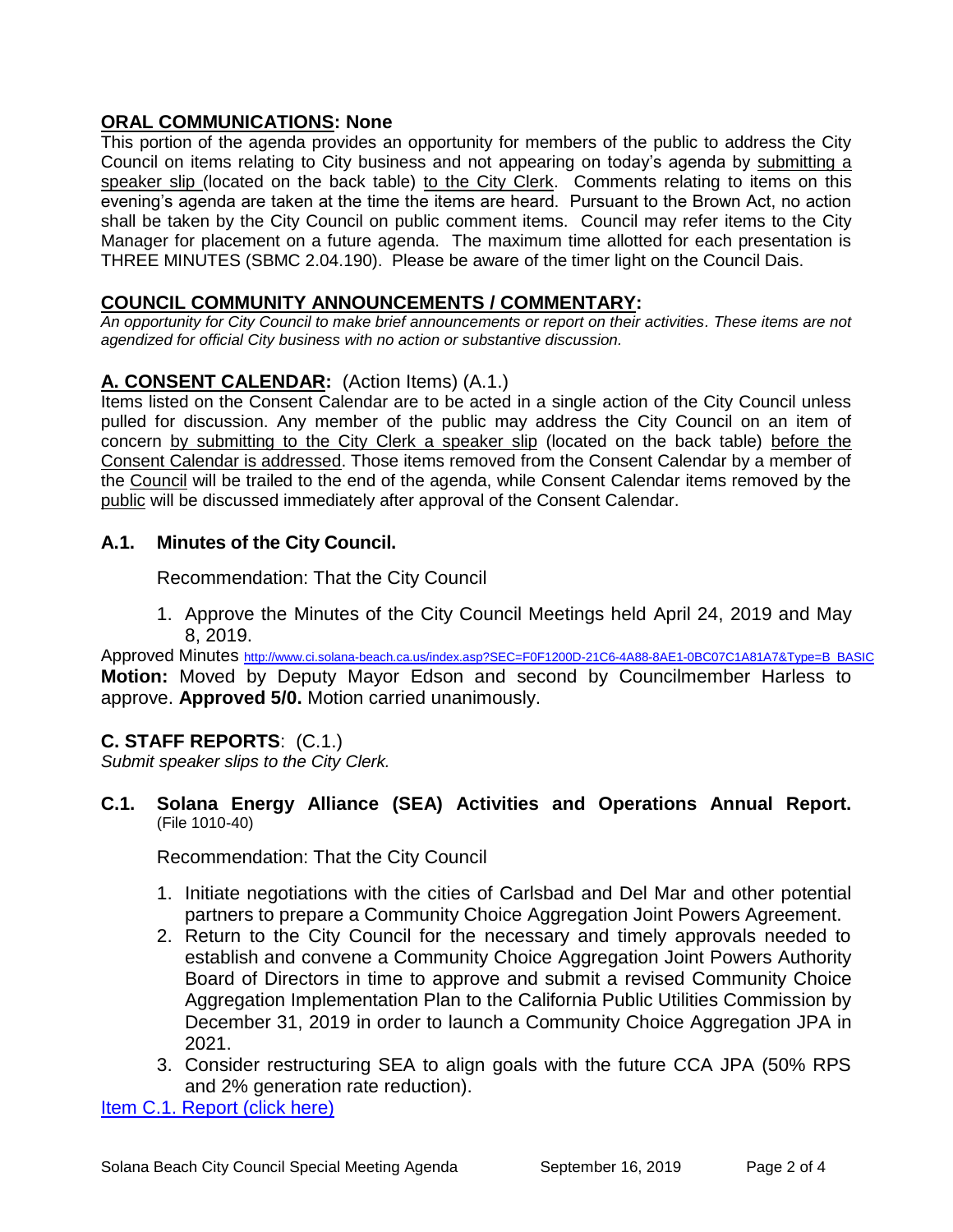*Posted Reports & Supplemental Docs contain records up to the cut off time, prior to the start of the meeting, for processing new submittals. The final official record containing handouts, PowerPoints, etc. can be obtained through a Records Request to the City Clerk's Office.*

Greg Wade, City Manager, introduced the item and presented a PowerPoint (on file).

Jeff Fuller, The Energy Authority (TEA) continued the PowerPoint (on file) reviewing the financial outlook.

Ty Tosdal, SEA regulatory attorney, continued the PowerPoint (on file) reviewing the regulatory update.

Dan King, Assistant City Manager, continued the PowerPoint (on file) comparing the two JPA options, the City of San Diego JPA option, and the North County Cities JPA.

Greg Wade summarized that now is the time for Council to look at JPA options, initiated negotiations with both JPAs.

Council, Staff and consultants discussed SDG&E's portfolio management issues in regards to exit fees, alternative rate discounts regarding the amount of carbon-free energy, the status of the central buyer concept, JPA comparisons in terms of revenue, the North County Cities JPA could have excess revenue going back to the individual cities.

Cori Schumacher, City of Carlsbad Councilmember, spoke about Solana Beach's leadership in the CCA, the prospect of additional revenues going back to the cities, and the goal of working toward 100 percent renewable energy.

Lane Sharman spoke about maintaining the 50 percent renewable and 75 percent carbonfree energy by joining a JPA, would hate to see Solana Beach regress to 50/50, the difference between renewable and carbon-free, and supported Solana Beach leading the County in emission-free value in its energy content.

Council, Staff, and Consultants discussed the market-driven rate and forecasts, renewable portfolio prices in 2021 if half or three quarters of residents went to the San Diego County JPA or other JPAs, each city in the North County JPA would have a vote versus the weighted vote for the entire agency proposed with the City of San Diego JPA, and the goal towards carbon-free as much as possible.

**Motion:** Moved by Councilmember Becker and second by Councilmember Hegenauer to to 1) Initiate negotiations with the cities of Carlsbad and Del Mar and other potential partners to prepare a Community Choice Aggregation Joint Powers Agreement and 2) Return to the City Council for the necessary and timely approvals needed to establish and convene a Community Choice Aggregation Joint Powers Authority Board of Directors in time to approve and submit a revised Community Choice Aggregation Implementation Plan to the California Public Utilities Commission by December 31, 2019 in order to launch a Community Choice Aggregation JPA in 2021. **Approved 5/0.** Motion carried unanimously.

## **COMPENSATION & REIMBURSEMENT DISCLOSURE:**